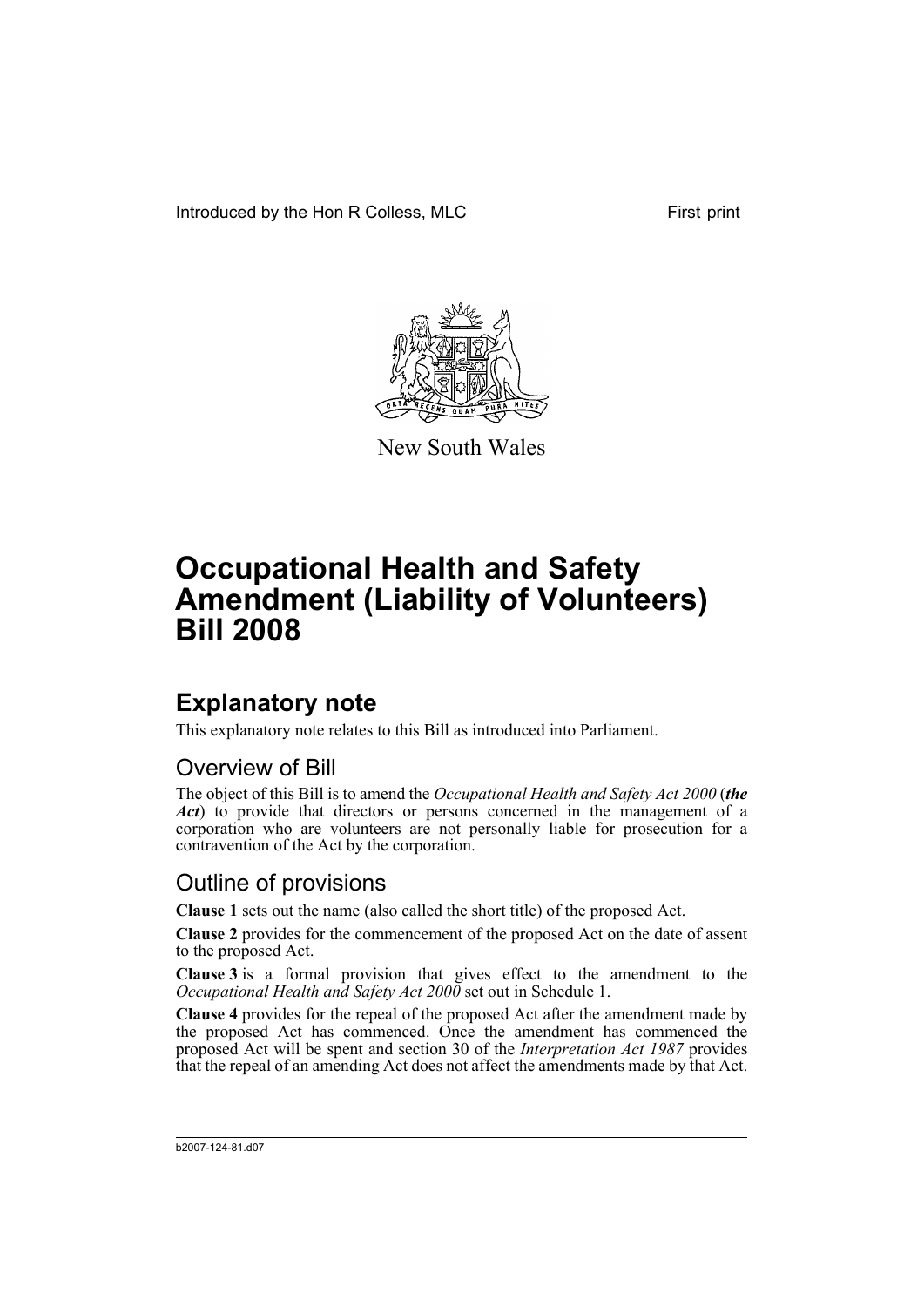Occupational Health and Safety Amendment (Liability of Volunteers) Bill 2008

Explanatory note

### **Schedule 1 Amendment**

**Schedule 1** amends section 26 of the Act to provide that a director or person concerned in the management of a corporation who is a volunteer is not liable to be prosecuted under that section for anything done or omitted to be done by the person as a volunteer. A *volunteer* is a person doing work that is not for private financial gain and that is done for a charitable, benevolent, philanthropic, sporting, educational or cultural purpose and that is done on a voluntary basis. The reimbursement of the person's reasonable expenses in doing the work does not mean the work ceases to be regarded as work done on a voluntary basis.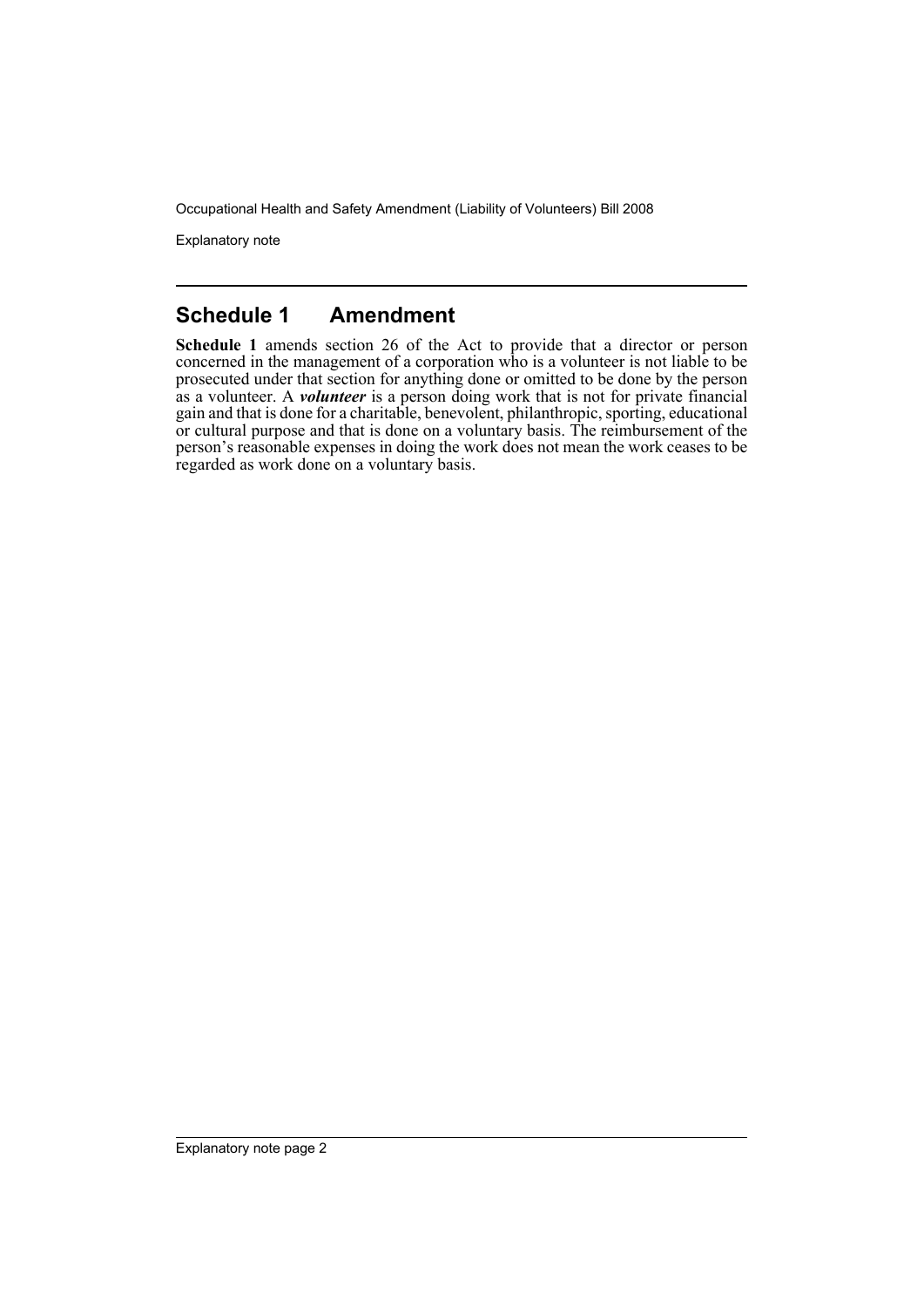Introduced by the Hon R Colless, MLC First print



New South Wales

# **Occupational Health and Safety Amendment (Liability of Volunteers) Bill 2008**

## **Contents**

|   |                                                      | Page |
|---|------------------------------------------------------|------|
|   | Name of Act                                          |      |
|   | Commencement                                         | 2    |
|   | Amendment of Occupational Health and Safety Act 2000 |      |
|   | No 40                                                | 2    |
| 4 | Repeal of Act                                        | 2    |
|   | Schedule 1 Amendment                                 | 3    |
|   |                                                      |      |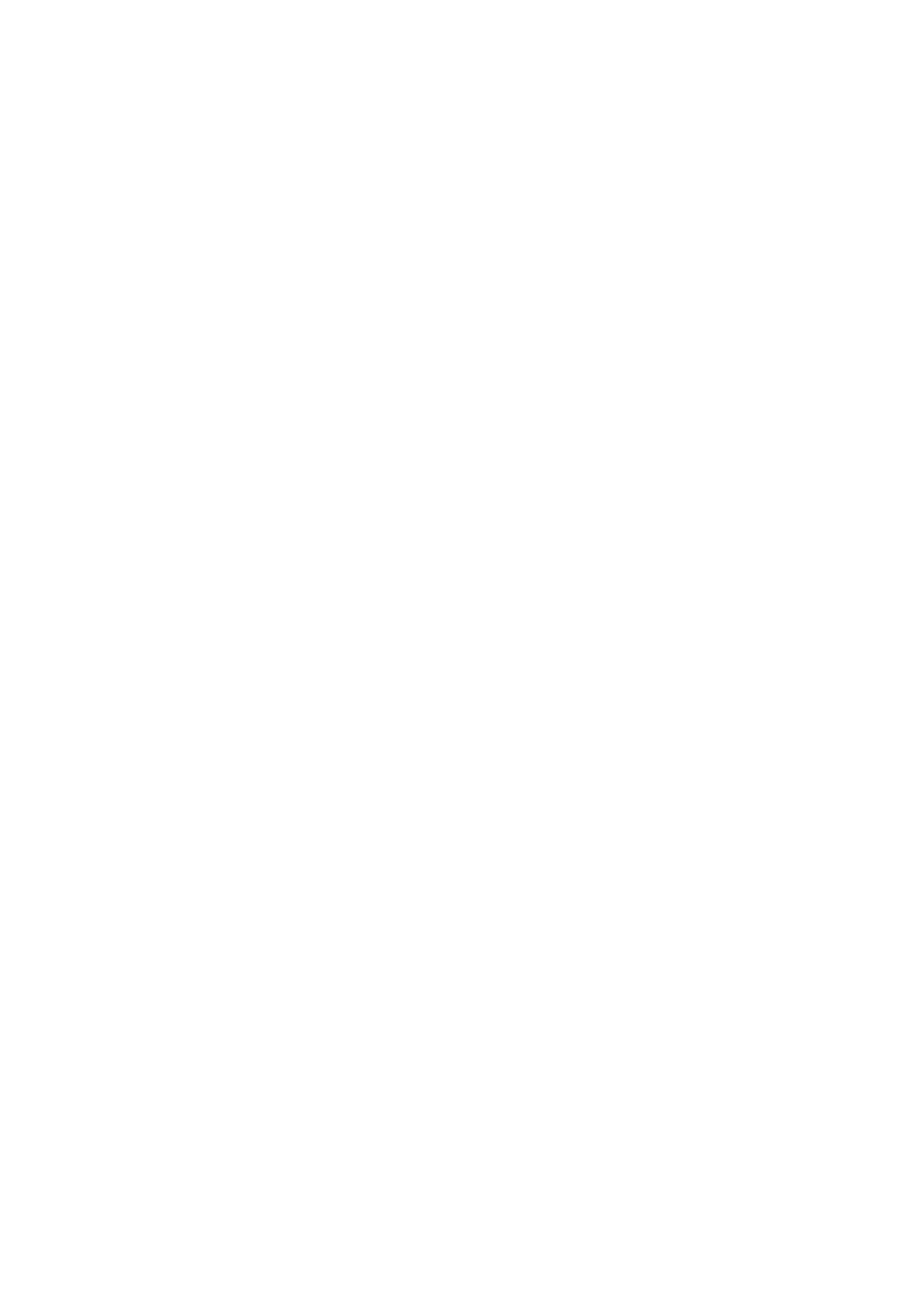

New South Wales

# **Occupational Health and Safety Amendment (Liability of Volunteers) Bill 2008**

No , 2008

#### **A Bill for**

An Act to amend the *Occupational Health and Safety Act 2000* to remove liability to prosecution from officers of community based corporations, trusts and organisations who are volunteers; and for other purposes.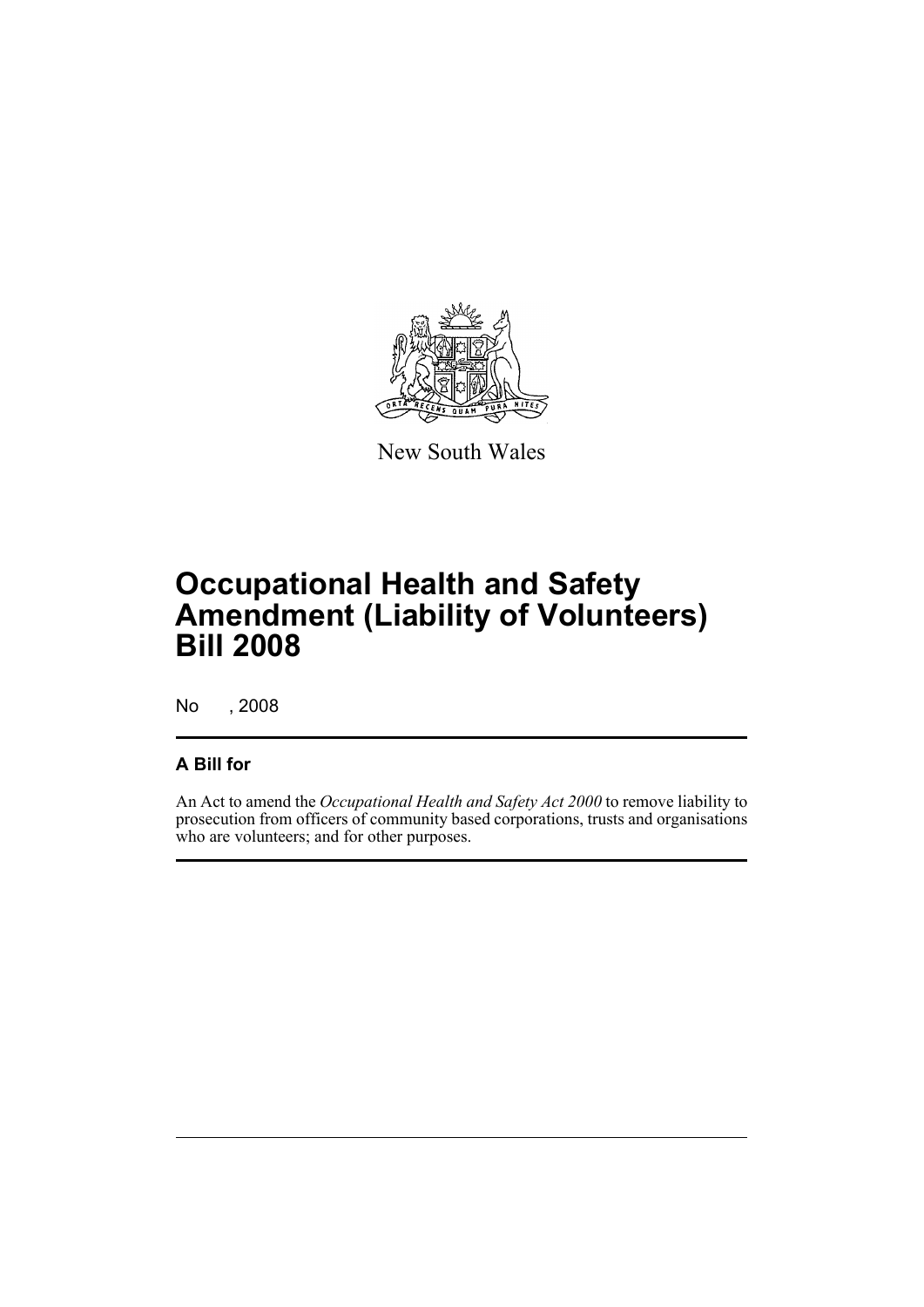<span id="page-5-3"></span><span id="page-5-2"></span><span id="page-5-1"></span><span id="page-5-0"></span>

|              | The Legislature of New South Wales enacts:                                                                                                                       | 1              |
|--------------|------------------------------------------------------------------------------------------------------------------------------------------------------------------|----------------|
| 1            | <b>Name of Act</b>                                                                                                                                               | $\overline{2}$ |
|              | This Act is the Occupational Health and Safety Amendment (Liability<br>of Volunteers) Act 2008.                                                                  | 3<br>4         |
| $\mathbf{2}$ | Commencement                                                                                                                                                     | 5              |
|              | This Act commences on the date of assent to this Act.                                                                                                            | 6              |
| 3            | Amendment of Occupational Health and Safety Act 2000 No 40                                                                                                       | 7              |
|              | The Occupational Health and Safety Act 2000 is amended as set out in<br>Schedule 1.                                                                              | 8<br>9         |
| 4            | <b>Repeal of Act</b>                                                                                                                                             | 10             |
|              | This Act is repealed on the day following the day on which this Act<br>(1)<br>commences.                                                                         | 11<br>12       |
|              | The repeal of this Act does not, because of the operation of section 30<br>(2)<br>of the <i>Interpretation Act 1987</i> , affect any amendment made by this Act. | 13<br>14       |